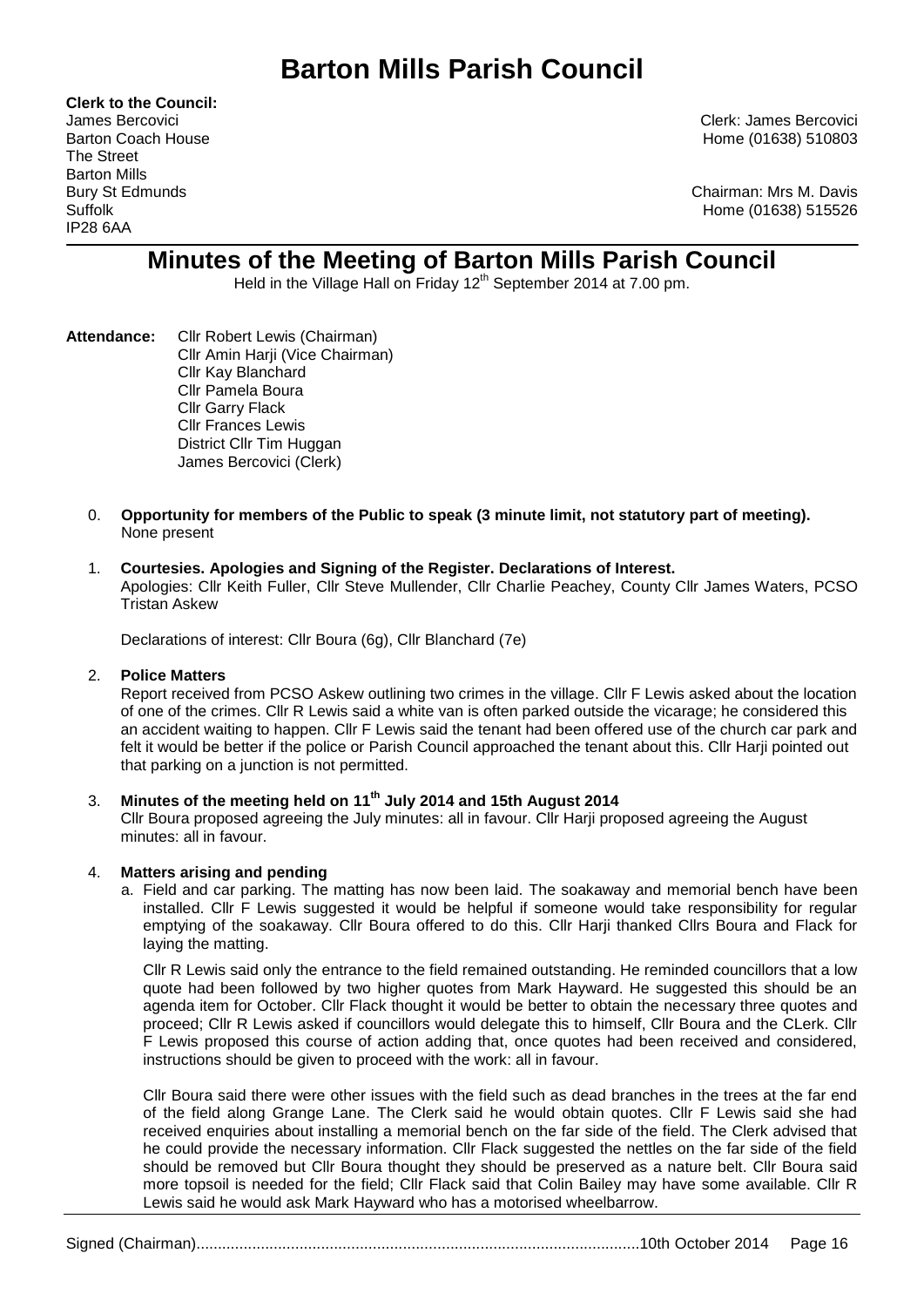Cllr Boura said Rita Wilson has complained about litter after football training. Cllr Boura agreed that she had picked up blue tape after training sessions. Cllr R Lewis enquired about the cost of installing a litter bin and having it emptied regularly.

b. Footpath. Glyn French of Suffolk CC has advised that a boardwalk is considered to be the only real practical long term solution but it is relatively expensive and therefore dependent on funding. He has secured some funding from Quality of Life budgets, enough to complete the boardwalk (but not enough for all the desired works such as clearing vegetation and relaying the surface). He hopes the work will be able to take place in early October.

Cllr R Lewis compared this with the plan put forward by the Parish Council and agreed this was a more permanent solution. He reported that the flooding had worsened and that the landowner had said he would check the valve again.

- c. Standing Orders. Cllr R Lewis said he had been unable to progress this and suggested it could be deferred.
- d. Church Lane Close development. Lee Webster of Flagship has provided an update, advising that the displaced parking will take in the region of 20 weeks and, once this has been signed off, work will begin on the dwellings. The units are not prioritised, but Flagship would welcome locals applying. In regards to letting, interested parties should contact Home Link on 01638 719000.

Cllr R Lewis said he continues to find Flagship unhelpful with communication poor and progress very slow. Cllr F Lewis said the promised residents liaison was simply not taking place although Cllr R Lewis said Lee Webster insists it is. Cllr R Lewis proposed to request a schedule of works. In terms of who will live there, he reported that Lee Webster had said it will be normal housing needs with no priority for local need. Cllr Huggan said FHDC cannot impose conditions as Flagship owns the land but that a local connection could help applicants. He sais he would discuss with the planning department whether normal conditions could be waived, giving priority to local applicants.

e. SALC report. Cllr F Lewis had attended the recent meeting and presented her report (filed with the minutes).

#### 5. **Reports from the District and County Councillors**

Cllr Waters asked the Clerk to relay his thanks to the Parish for allowing him to officially open the affordable housing development in Church Lane.

Cllr Huggan presented his report (filed with the minutes). In particular, he advised there were plans to incorporate a policy, DM32, to prevent visually important gaps (such as the field between Bridge Farm Close and the boundary with Worlington) from being filled in. Cllr Boura said that this application had been discussed at the FHDC Development Control Committee in August and they had agreed in principle to support the application. However, the granting of outline permission would depend on the successful conclusion of the s106 agreement. It was noted that the proposed agreement included 30% affordable housing and other contributions included a sum for Public Open Space. As it was proposed that formal play facilities should be provided off site, the Clerk was asked to liaise with Cllr Huggan in enquiring if there was any possibility of obtaining funding for some climbing equipment for under sevens on Barton Mills playing field.

#### 6. **Finance - Standard Payments for approval (inc. VAT)**

- a. £588.00 Clerk's net salary (July and August 2014) chq. 1300
- b.  $£147.00$  HMRC (PAYE July and August 2014) chg.
- c. £35.16 Clerk's expenses (July and August 2014) chq. 1300
- Cllr Boura proposed agreeing the standard payments: all in favour.

## **Special Payments for approval (inc. VAT)**

- d. £200 Matt Wilson (memorial bench installation) chq. 1301
- e. £950 Hayward Building (drain and soakaway installation) chq. 1302
- f. £67.50 Barton Mills Village Hall (hall hire Arpil-June) chq. 1303
- g. £22.40 Pamela Boura (expenses) chq. 1304
- h. £726.24 Sure Green (grass matting and pegs paid to the Clerk) chq. 1299
- i. £337.50 OPGS (grass cutting June/July) chq. 1305
- j. £110 Rainbow Club (donation from February 2014) chq. 1306
- k. £94.50 Pearce & Kemp (adjust car park light) chq. 1307
- l. £4165.42 Pearce & Kemp (UKPN mains service works) chq. 1308

Cllr Boura queried item l and suggested this should be deferred. Cllr R Lewis proposed agreeing the special payments except item l: all in favour (Cllr Boura abstained).